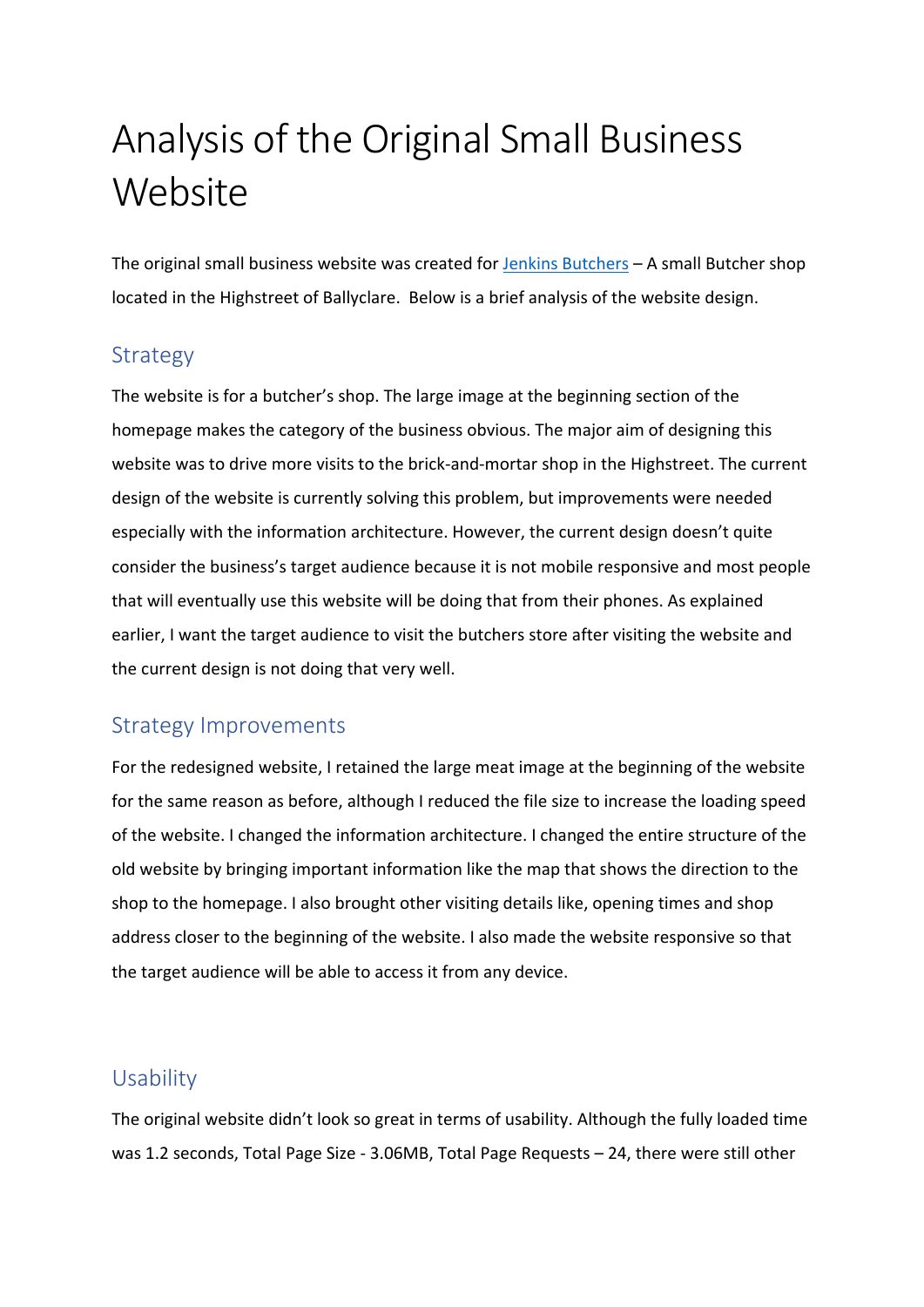usability optimizations that were required like making the information easier to find and mobile responsiveness. Most of the "alt" tags of the images were vague. Some parts of the website had very low contrast. The headings (h1 – h6) were not properly organized. The section element was misused as well.

#### Usability Improvements

The redesigned website loaded faster with a fully loaded time of 1.1 seconds, Total Page Size - 2.04MB, Total Page Requests – 31. It is also mobile responsive – renders very well on all screen sizes. Organized the page structure so it's easier to find information. The alt tags for the images were made more sensible and the contrast of the entire website was greatly improved. The headings were arranged hierarchically without missing any level. I also made sure there were no broken links, and the website renders well on different browsers. Aria labels and roles was used extensively to make the website more assessable to screen readers. I also added 404 error page so that the user doesn't feel lost the visited page does not exist.

#### **Style**

The original website had a strong branding with nice logo, brand colour and type faces. This branding was consistent across all parts of the website. I also strongly believe that this style will suit the website's target audience and the major colour in the style was gotten from meat which is the major product of the business. All the branding decisions taken portrayed the business values and goals.

#### Style Improvements

The was not much improvement in the website style. I only made the styles more object oriented by using custom CSS properties. I also improved the consistency of the business branding by using PHP to include the header and footer sections of all the pages. I also made sure that decorative features of the website were not getting in the way of the main content. I also highlight major website information like the opening times of the shop and the address.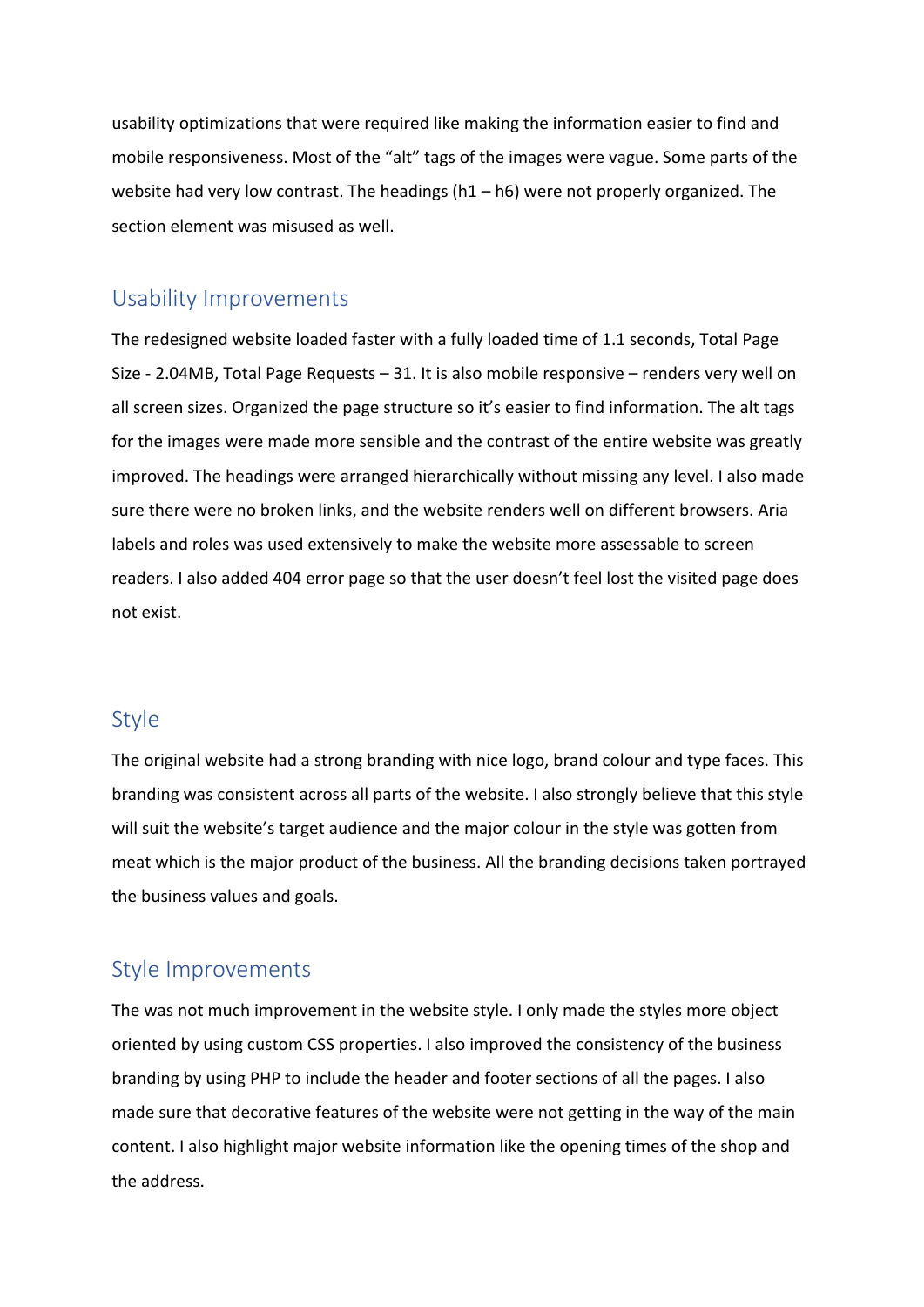#### Content

The contents of the initial website were not so bad but after the class on content strategy, I figured it needed some improvements. The text was big and legible, and the contrast was not too bad. Although most parts of the content were not very concise, but it was useful to the readers. The design didn't make content very easy to find.

#### Content Improvements

One the new website, I made the content more concise. I removed most of the information I didn't think the target audience will pay any attention to. I rearranged the content structure to highlight important information first. I also improved the contrast and made sure the text was legible enough.

## Search Engine Optimization

The original website wasn't lacking so much when it comes to SEO. It had meta descriptions and title. The images had ALT tags. But it. Didn't have a sitemap and a robots.txt. There were not enough keywords in the meta descriptions and all the pages had the same description too. The image ALT tags were not very descriptive.

## Search Engine Optimization Improvements

I gave each page a different description meta tag. I also made sure that there were useful keywords in the description meta tags. I gave the images a more descriptive ALT tag. I also created a sitemap.xml file as well as robots.txt file. I added microdata to the address and contact information parts of the website content.